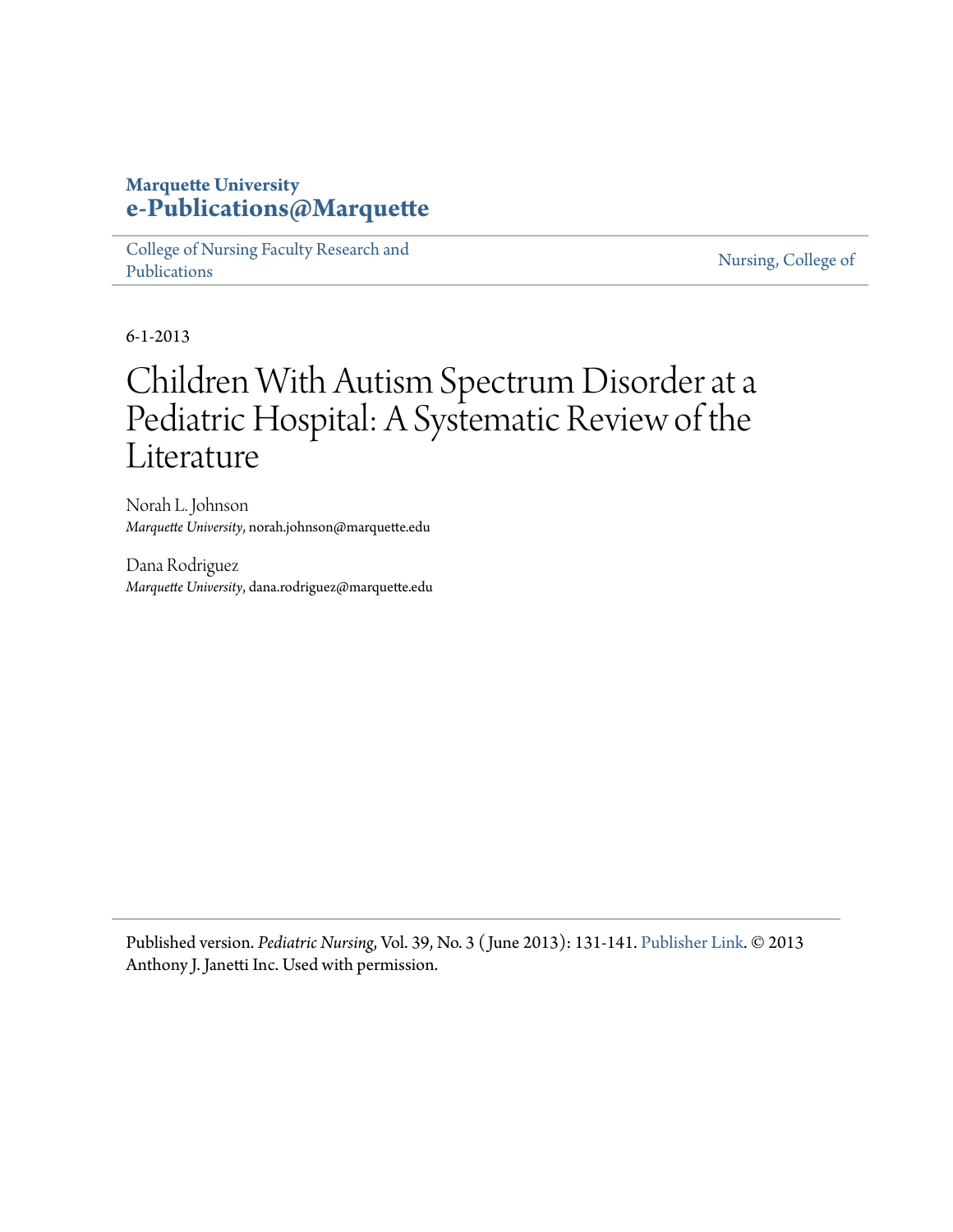# **Children with Autism Spectrum Disorder At a Pediatric Hospital: A Systematic Review of the Literature**

*Norah L. Johnson, Dana Rodriguez*

our times more common in<br>
boys than girls, autism spec-<br>
trum disorder (ASD) is a broad<br>
term representing a neurode-<br>
velopmental disorder of socialization, our times more common in boys than girls, autism spectrum disorder (ASD) is a broad term representing a neurodecommunication, and repetitive behaviors (American Psychiatric Association [APA], 2000). Symptoms of ASD range from mild speech and social skills limitations and high cognitive processing, to severe forms of ASD, with developmental delay and intellectual and developmental disabilities (APA, 2000). The prevalence of ASD is increasing and is now estimated at 110 per 10,000 (673,000) U.S. children 3 to 17 years of age (Kogan et al., 2007), and 1 in 88 people (Centers for Disease Control and Prevention [CDC], 2012). The cause of ASD is thought to be a combination of genetics and unknown environmental factors (Hallmayer et al., 2011; Rutter, 2005). No cure exists, only treatments designed to improve communication and social functioning, and to decrease challenging behaviors (Agency for Healthcare Research and Quality [AHRQ], 2009, 2011).

Co-morbidities, in addition to ASD itself, result in more health care visits, more time during these visits, and more medications prescribed than for neurotypical children (Gurney, McPheeters, & Davis, 2006; Liptak, Stuart, & Auinger, 2006). Population-based studies of children with ASD report they are also more likely to be hospitalized than typically developing peers, with longer

This review of literature describes the behaviors of hospitalized children with autism spectrum disorder (ASD) that health care providers find challenging. It also identifies strategies used to address these challenging behaviors. The systematic review of literature identified 34 articles from databases on health care of challenging behaviors of children with ASD. The review identified four categories of challenging behaviors (non-compliance, hyperactivity, sensory defensiveness, self-injury) and several strategies for reducing these behaviors. Partnering with parents to develop strategies is important for children with ASD to deliver timely and safe care.

lengths of stays and higher associated costs (Lokhandwala, Khanna, & West-Strum, 2012). A study that compared hospitalization data of 191 children with ASD and intellectual disability (mentally challenged) with that of 238,317 typically developing children, found that 64.9% (*n* = 124) of children with ASD and intellectual disability were admitted to the hospital in the first 5 years of life, compared to a 48.2% ( $n = 114,819$ ) admission rate for typically developing children (Williams et al., 2005). Another study reported that children with ASD (*n* = 1610) were 20% more likely to be hospitalized for injuries than typically developing children  $(n = 91,571)$ (McDermott, Zhou, & Mann, 2008). Further, the increased rate of hospital visits for outpatient therapy translates to higher expenses for this population (Croen, Najjar, Ray, Lotspeich, & Bernal, 2006). On average, children with ASD had Medicaid expenditures 10 times greater than those of other Medicaid-eligible children (Mandell, Cao, Ittenbach, & Pinto-Martin, 2006).

### **Problem**

Hospitalization for children with ASD may provoke challenging behaviors. Literature shows that children with ASD have more anxiety and behavioral conduct problems than children without ASD (Gurney et al., 2006). Moreover, ASD is recognized as the most severe behavioral disorder for children (Newsom & Hovanitz,

2006). Challenging behaviors are more likely in children with the severe forms of ASD, and include aggression, tantrums, property destruction, hitting, kicking, biting, punching, scratching, and throwing furniture (Hellings et al., 2005; Matson, 2009). These behaviors stress parents, families, and health care providers (HCPs) (Carbone, Farley, & Davis, 2010; Gray, 2002; Herring, Gray, Taffe, Sweeny, & Einfeld, 2006; Scarpinato et al., 2010; Woodgate, Ateah, & Secco, 2008), placing all at risk for injury (Debbaudt, 2009). Behaviors may be attributed to the child's desire for attention; alone/sensory/non-social time; a tangible item, such as food (Matson, Sipes, Horovitz, & Worley, 2011); or even more likely, frustration over the inability to express himself or herself to be understood. A better understanding of the function of an individual child's behavior during hospitalization could contribute to effective care planning and interventions for hospitalized children with ASD.

Family-centered care principles are the foundation of care planning and interventions for hospitalized children. Family-centered care relies on the collaboration with family members to develop an optimal plan of care for the child. The family and the HCP bring their respective experience and perspectives in establishing the plan. The family knows the child's likes and dislikes, as well as his or her behavior triggers, essential informa-

**Norah L. Johnson, PhD, RN, CPNP,** is Clinical Nurse Specialist-Education Services, Children's Hospital of Wisconsin, Milwaukee, WI, and an Assistant Professor, Marquette University, Milwaukee, WI.

**Dana Rodriguez, MSN, RN, CPNP,** is a Doctoral Student, Marquette University, Milwaukee, WI.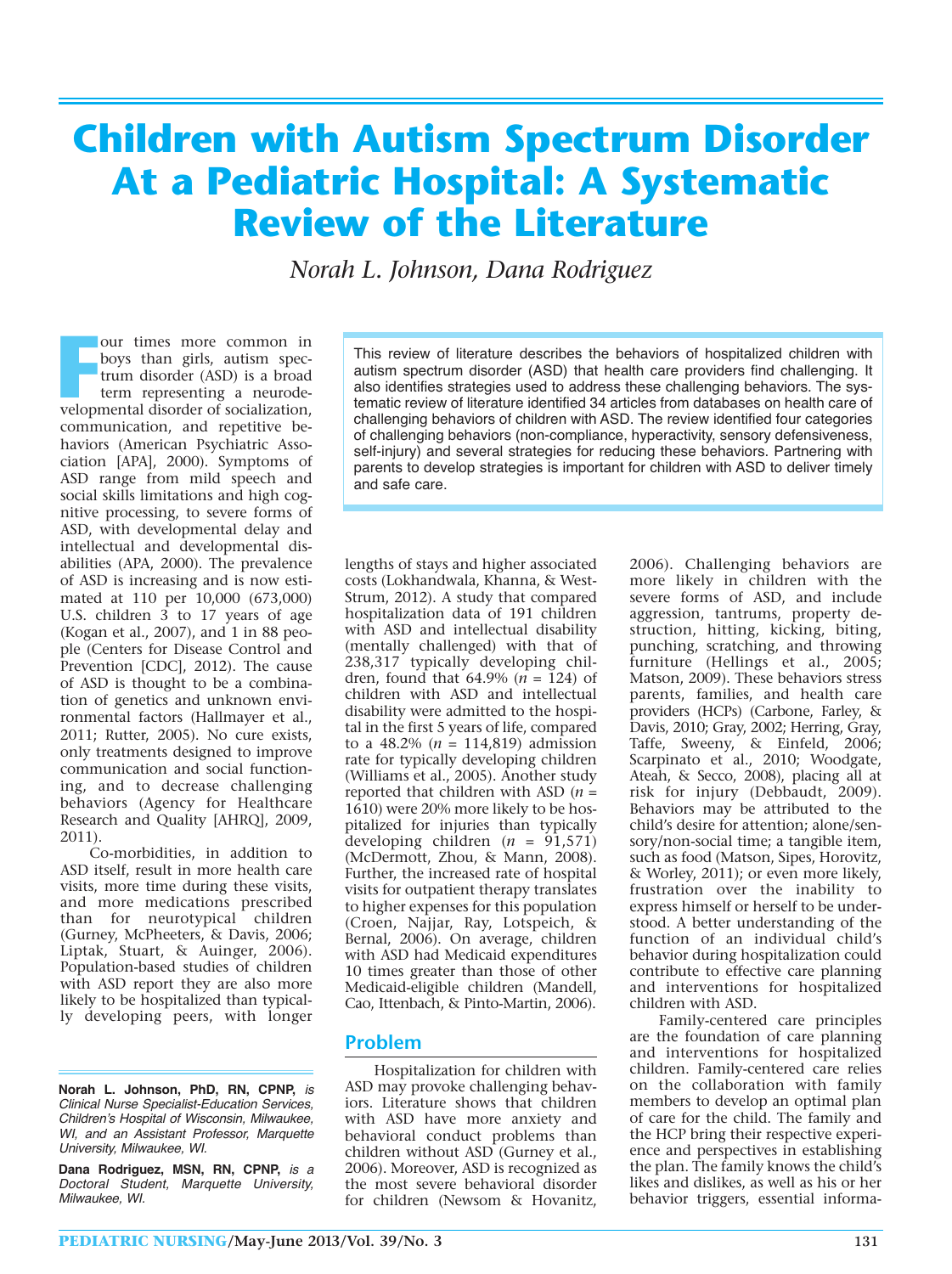tion to communicate to the HCP. Because the child's challenging be haviors stress parents (Carbone, Behl, Azor, & Murphy, 2010; Phetrasuwan & Miles, 2009; Woodgate et al., 2008), this important communication may be inhibited. Parents describe a feeling of embarrassment and stigmatization by their child's behavior (Gray, 2002) and by a vigilant style of parenting, purposefully trying not to upset the child (Woodgate et al., 2008).

Mothers are often the primary caregivers (Phetrasuwan & Miles, 2009; Woodgate et al., 2008), and the stress of dealing with the challenging behaviors puts them at risk for poor mental health outcomes (Herring et al., 2006; Phetrasuwan & Miles, 2009). For their part, HCPs with limited knowledge of a given child may be stressed by the child's overwhelmed sensory system and limited cognitive abilities (Scarpinato et al., 2010) as they strive to deliver safe and timely care. Parental mental health is important because HCPs rely on family members who know their child best to be full partners in developing a plan of care (Inglese, 2009).

Challenging behaviors are a child's way of communicating their frustration when their routine is interrupted. Parents may teach the child an acceptable behavior to use in place of the challenging behavior (Matson, 2009). With a set routine and predictable behavioral interventions, children with ASD are often able to comfortably participate in educational and community activities (Durand, Hieneman, Clarke, & Zona, 2009). Pre dictable schedules and forms of behavior therapy are effective strategies for preventing challenging behaviors (Burbach, Fox, & Nicholson, 2004; Durand et al., 2009; Matson, 2009). Behavioral parent training uses the principles of applied behavior analysis, an evidence-based method, to shape acceptable behaviors for children with ASD (AHRQ, 2011; Durand et al., 2009). Effectiveness of the program depends on the degree of stress and the spectrum of severity of behaviors of children. Behavior intervention includes a) consequencebased strategies using reinforcement or punishment (for example, tokens or time-outs), b) instructions that build skills (for example, using repetitive trials to build language and social skills using shaping, prompting, fading, and chaining), c) targeting the functions of behaviors (for example, some children act out to avoid a task,

such as an injection), and d) preventing behaviors by changing the antecedent to the event (for example, quieting a noisy physical environment that stresses the child's sensory system) (Durand et al., 2009).

In addition to behavior therapy, parents of children with ASD often prepare their children for non-familiar people and unusual social expectations with a strategy known as Social Stories<sup>TM</sup> (Gray, 1994). Social stories break procedures down into steps and improve social understanding, which may lead to improvements in behaviors (Kokina & Kern, 2010; Reichow & Sabornie, 2009). Some parents use technology (for example, the Proloquo2Go $^{\text{\tiny{\textsf{TM}}}}$  communication software for the iPod<sup>TM</sup> [http://www.proloquo 2go.com]) or alternative communication systems (such as Picture Exchange Communication System) (Scarpinato et al., 2010) to allow their child's voice to be heard through pictures.

In health care settings, children with ASD may have trouble generalizing skills they use with people they know well to new HCPs, and they may become anxious and act out (Scarpinato et al., 2010). Strategies that work at home and school may be adapted for use in the health care setting; however, HCPs with little experience working with this population may not know the antecedents to the challenging behaviors or the strategies for communicating and relating to children with ASD (Debbaudt, 2009; Shanley & Guest, 1995). Advocacy organizations develop materials for use in hospital settings. For example, Autism Speaks (2012) posted a thorough toolkit for HCPs with strategies to use when preparing a child from a blood draw. However, access to these resources by HCPs may be limited by lack of awareness of their existence or location. Familiarization with strategies to prevent challenging behaviors of hospitalized children may lead to improved safety, decreased cost of care, and a more satisfactory experience for parents (Kogan et al., 2008).

### **Aims of the Systematic Review**

The aims of this review are to describe the behaviors that are challenging to HCPs and identify strategies used to address challenging behaviors when children with ASD are hospitalized.

#### **Methods**

This systematic review followed the steps of Cooper, Patel, and Lindsay (2009): 1) problem formulation, 2) data collection, 3) data evaluation, 4) analysis and interpretation, and 5) presentation of results. A search was completed for health care sources in CINAHL, Proquest, PsycINFO, and Medline 1997-present. Items were excluded if they were dissertations, books, or editorials, or if the focus was on parent experience related to receiving the diagnosis of autism for their child, measurement tools, siblings, and adults with autism. Multiple words were used to search for research and clinical practice references to literature on experiences surrounding the health care/hospitalization of children with ASD. Search terms were placed in online indices individually, and then in combination with one another: *autism, autism spectrum disorder, ASD, Asperger's, child life specialist, nursing, staff, behaviors, procedure, hospital, acute care hospitalization, staff,* and *parent*. The inclusion criteria were a) parent or HCP and a child with ASD in acute health care or outpatient settings, such as dental visits; and b) publication in English language. All abstracts were reviewed based on their relevance to the review.

Eleven research or theory-based studies and 23 clinical practice articles covered the research questions. The selected literature was appraised to assess validity. Melnyk and Fineout-Overholt's (2005) system of seven levels of evidence from highest to lowest was used for the appraisal: (I) a systematic review or randomized controlled trials (RCT), (II) a minimum of one RCT, (III) controlled trials without randomization, (IV) case-control and cohort studies, (V) systematic reviews of qualitative and descriptive studies, (VI) single descriptive or qualitative study, and (VII) opinion of authorities or expert committees. Discerning and reporting the level of evidence was vital to the process of determining the clinical usefulness of the information on how to help children with ASD when they interface with the medical community. Level I evidence is superior to level VII evidence. However, themes across level VII can be a useful way to inform nursing strategies in lieu of higher level of evidence studies that are not available. In this review, two researchers independently discerned the categories for challenging behaviors and the strategies for dealing with these behaviors.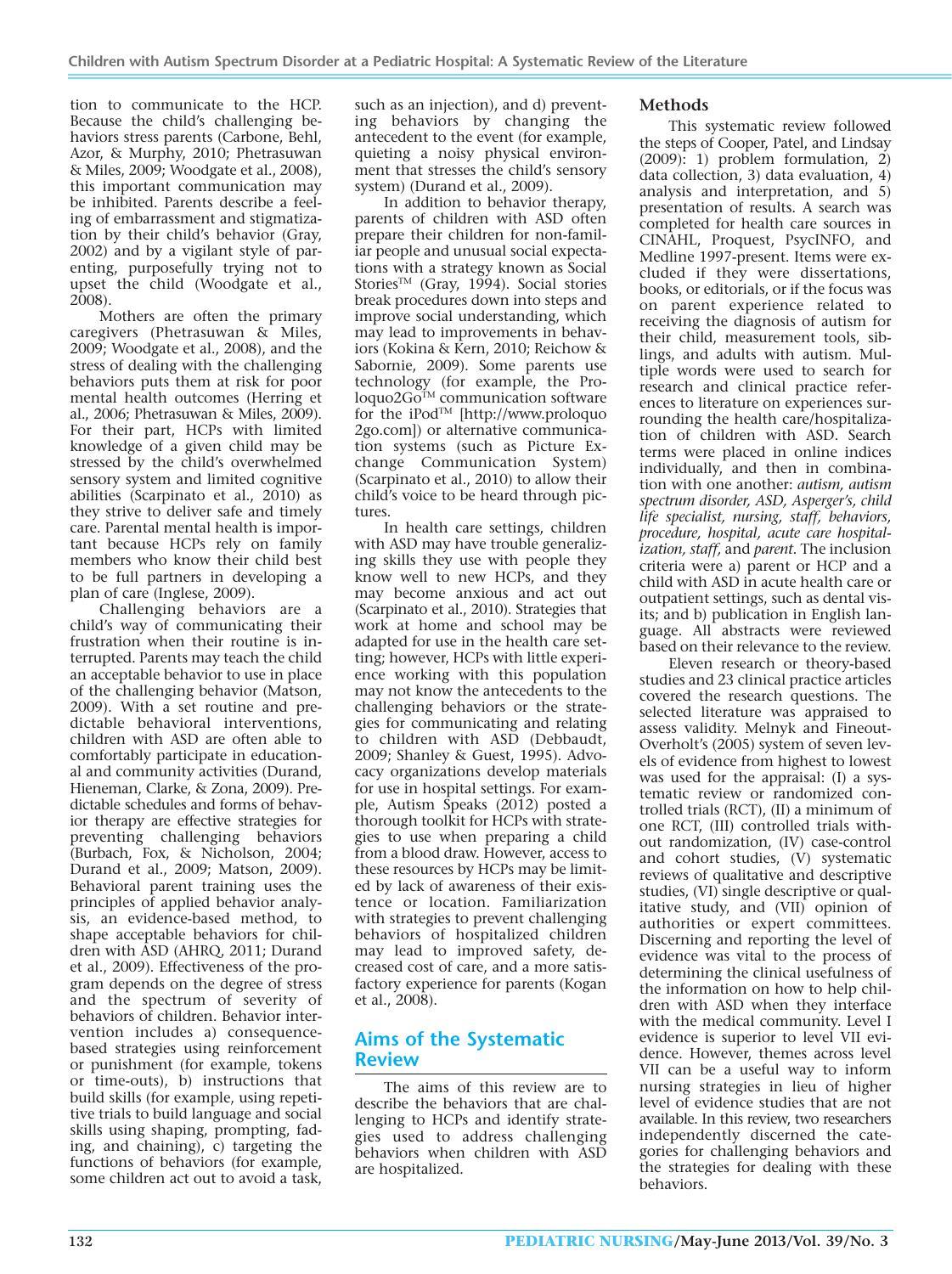# **Results**

Thirty-four articles were included in this review. The summary of the articles' findings and each article's level of evidence can be found in Table 1.

#### **Behaviors of Children with ASD in the Health Care Setting**

Four categories for behaviors of children with ASD in the health care setting emerged from the literature review. There was overlap across articles of the depicted behaviors, which was expected given the reality of the neurodevelopment disorder and the behavioral nature of the diagnosis of ASD. The behavior categories are 1) non-compliance, 2) hyperactivity, 3) self-stimulatory, and 4) self-injury.

**Non-compliance.** Children with ASD were reported to have difficulty with co-operation (non-compliance) in health care settings and hospitals. Although not an intentionally willful non-cooperation, non-compliance results in poor adherence to requests of health care providers, according to the literature reviewed. For example, three research studies reported poor cooperation/compliance during dental procedures (Lalwani, Kitchin, & Lax, 2007; Loo, Graham, & Hughes, 2009; Lowe et al., 2007). Non-compliance extends to emotional outbursts (Bellando & Lopez, 2009) and temper tantrums or behavioral outbursts when children with ASD are asked to comply with instructions related to their health care and hospital care (Browne, 2006; Lowe et al. 2007;

#### **Table 1. Summary of Articles Included in the Systematic Review**

| <b>Author/Year</b>                             | <b>Design/Sample</b>                                                                                                                                                                                                                                            | <b>Level of Evidence</b><br>(Melnyk & Fineout-<br><b>Overhold, 2005)</b> | <b>Conclusion</b>                                                                                                                                                                                                                                                                                                                                                                                                                                                                                                                                                                                                                               |
|------------------------------------------------|-----------------------------------------------------------------------------------------------------------------------------------------------------------------------------------------------------------------------------------------------------------------|--------------------------------------------------------------------------|-------------------------------------------------------------------------------------------------------------------------------------------------------------------------------------------------------------------------------------------------------------------------------------------------------------------------------------------------------------------------------------------------------------------------------------------------------------------------------------------------------------------------------------------------------------------------------------------------------------------------------------------------|
|                                                |                                                                                                                                                                                                                                                                 | <b>Summary of Research Studies</b>                                       |                                                                                                                                                                                                                                                                                                                                                                                                                                                                                                                                                                                                                                                 |
| <b>Bultas (2012)</b>                           | Interpretive<br>phenomenological<br>qualitative. Mothers<br>$(N = 11)$ of children<br>between 36 and 72<br>months old.                                                                                                                                          | VI                                                                       | Mothers described the child's behavior during health care<br>visits and resources and barriers for pre-school children<br>with ASD. Two themes for mothers about the health care<br>providers: (1) "They just don't get it," with subthemes a)<br>acknowledging the expertise of mothermom knows<br>best, b) not recognizing the emotional toll of autism on the<br>family, and c) understanding the need to seek out<br>alternate therapies and treatment; (2) marginalized by<br>those who should care, with subtheme barriers to care,<br>especially environmental: waiting room set up and the<br>lack of developmentally appropriate toys. |
| Carbone, Behl, Azor,<br>& Murphy (2010)        | Focus groups of<br>mothers $(n = 4)$ , 1<br>father $(n = 1)$ , and<br>pediatricians $(n = 9)$ .                                                                                                                                                                 | VI                                                                       | Child behaviors stress parents. Parents use<br>complementary and alternative treatments.                                                                                                                                                                                                                                                                                                                                                                                                                                                                                                                                                        |
| Chebuhar, McCarthy,<br>Bosch, & Baker,<br>2012 | Feasibility/pilot study<br>of intervention; using<br>picture schedules in<br>medical setting for<br>patients with an<br>autism spectrum<br>disorder, health care<br>providers ( $n = 8$ ,<br>nurses and a child<br>life specialist), and<br>parents $(n = 9)$ . | VI                                                                       | A 5- to 6-item author-developed survey asked parents of<br>children with ASD and health care providers to evaluate<br>each child's distress level; based on behaviors observed<br>during a procedure or task. Reported 87.7% of staff and<br>77.8% of parents that rated picture schedules decreased<br>child anxiety. Parents indicated their own anxiety was<br>decreased. One parent reported using own pictures for<br>years plus using social stories for doctor's visits.                                                                                                                                                                 |
| Kogan et al. (2008)                            | Random-digit<br>telephone survey of<br>parents of ASD<br>children ( $n = 2008$ );<br>emotional and<br>behavioral problems<br>$(n = 26, 751)$ ; other<br>special health care<br>needs ( $n = 26,751$ ).                                                          | $\mathbf{II}$                                                            | Children with ASD, emotional and behavioral problems,<br>and other special health care needs have trouble<br>accessing care and have unmet needs. They are less<br>likely to receive family-centered care than typical children<br>and report more problems with receiving referrals,<br>coordinating care, and obtaining family support services.                                                                                                                                                                                                                                                                                              |
| Lalwani, Kitchin, &<br>Lax (2007)              | Retrospective dental<br>record review<br>general anesthesia<br>in the OR $(n = 23)$ ;<br>office $(n = 114)$ .                                                                                                                                                   | VI                                                                       | Many children are unable to cooperate with dental<br>procedures in the dental office. Dental care in the<br>operating room is on average \$4,849 more than office-<br>based care.                                                                                                                                                                                                                                                                                                                                                                                                                                                               |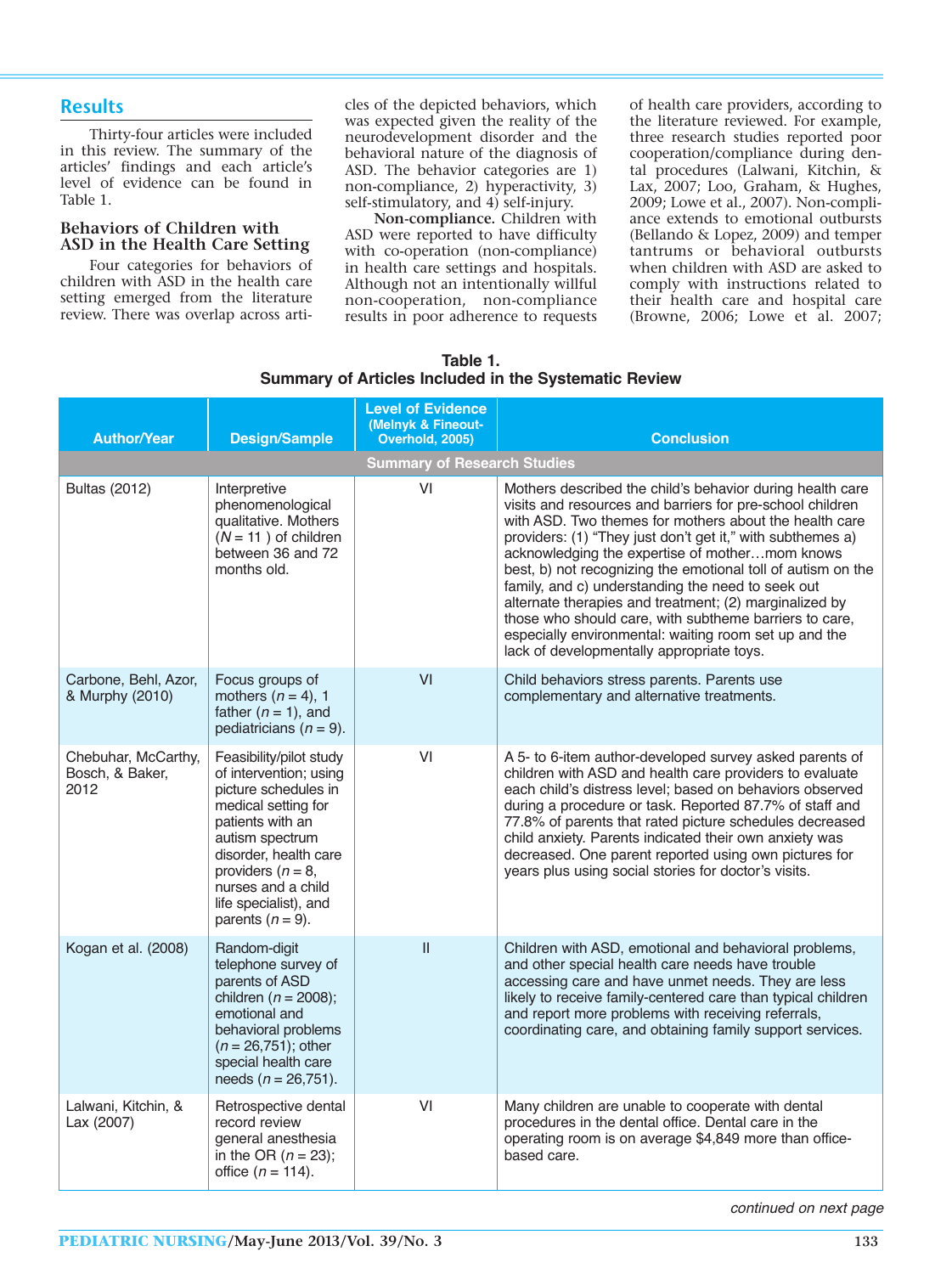| <b>Author/Year</b>                                 | <b>Design/Sample</b>                                                                                                                                                                       | <b>Level of Evidence</b><br>(Melnyk & Fineout-<br>Overhold, 2005) | <b>Conclusion</b>                                                                                                                                                                                                                                                                                                                                                                                                                                                                                                                                                                                                                                                                                                                                                                                                                                                                                                                                                                                                                                                                                                                                                       |
|----------------------------------------------------|--------------------------------------------------------------------------------------------------------------------------------------------------------------------------------------------|-------------------------------------------------------------------|-------------------------------------------------------------------------------------------------------------------------------------------------------------------------------------------------------------------------------------------------------------------------------------------------------------------------------------------------------------------------------------------------------------------------------------------------------------------------------------------------------------------------------------------------------------------------------------------------------------------------------------------------------------------------------------------------------------------------------------------------------------------------------------------------------------------------------------------------------------------------------------------------------------------------------------------------------------------------------------------------------------------------------------------------------------------------------------------------------------------------------------------------------------------------|
|                                                    |                                                                                                                                                                                            | <b>Summary of Research Studies (continued)</b>                    |                                                                                                                                                                                                                                                                                                                                                                                                                                                                                                                                                                                                                                                                                                                                                                                                                                                                                                                                                                                                                                                                                                                                                                         |
| Loo & Graham<br>(2009)                             | Retrospective,<br>comparative dental<br>chart review/children<br>with ASD $(n = 395)$ ;<br>unaffected ( $n = 386$ ).                                                                       | III                                                               | Children with ASD are uncooperative with dental procedures.<br>Those with ASD and who are mentally challenged<br>demonstrate pica and self-injurious behavior, and are<br>uncooperative 100% of the time. Strategies used in the<br>office included behavior guidance techniques (39%), general<br>anesthetic (37%), protective stabilization (held by a person,<br>a restrictive device, or combination) (20%), and conscious<br>sedation (4%). There was an increased likelihood of general<br>anesthesia for girls. Girls also had less protective stabilization.                                                                                                                                                                                                                                                                                                                                                                                                                                                                                                                                                                                                    |
| Lowe et al. (2007)                                 | Retrospective<br>screening. Children<br>with ASD and<br>learning disabilities<br>$(IQ < 55) (N = 1770);$<br>50% living in staffed<br>housing, 33%<br>personal homes,<br>17% hospitals.     | VI                                                                | Children demonstrated noncompliance, temper tantrums,<br>repetitive pestering, over-activity, pacing, prolonged<br>screaming, absconding, wandering, stripping, smearing<br>feces, unacceptable sexual behavior; self-injury (hitting<br>head, pulling hair, pica, biting, pinching), aggression<br>(hitting, pinching, scratching), and destructive behavior<br>(personal property, others' property, small items, furniture,<br>fixtures, and fittings).                                                                                                                                                                                                                                                                                                                                                                                                                                                                                                                                                                                                                                                                                                              |
| Lubisch, Proskos, &<br>Berkenbosch (2009)          | Retrospective study.<br>Children with ASD<br>$(n = 262)$ ; with other<br>behavior problems<br>$(n = 63)$ .                                                                                 | VI                                                                | Dexmedetomide, in combination with specialized sedation<br>teams, is useful for procedural sedation for radiology<br>procedures or electroencephalography.                                                                                                                                                                                                                                                                                                                                                                                                                                                                                                                                                                                                                                                                                                                                                                                                                                                                                                                                                                                                              |
| McDermott, Zhou, &<br>Mann (2008)                  | Record review.<br>Children with<br>ASD $(n = 1,610)$ ;<br>unaffected<br>$(n = 91,571)$ .                                                                                                   | $\mathbf{III}$                                                    | Children with ASD had head, face, and neck injuries;<br>poisonings; and self-inflicted injuries. They had a lower rate<br>for strains and sprains than typically developing peers.                                                                                                                                                                                                                                                                                                                                                                                                                                                                                                                                                                                                                                                                                                                                                                                                                                                                                                                                                                                      |
| Souders, Freeman,<br>DePaul, & Levy<br>(2002)      | Descriptive, part<br>of a larger study;<br>strategies developed<br>for IV insertion for<br>children with ASD<br>in the hospital.<br>Children with ASD<br>aged 3 to 8 years<br>$(n = 62)$ . | VI                                                                | Children demonstrated aggression: biting, spitting, head<br>butting, scratching, pinching, punching, slapping, and<br>kicking. Tantrums: aggression, screaming, flopping to the<br>floor, stripping, and property destruction. Recommenda-<br>tions: 1) consult the parent prior to the hospital visit to<br>assess child's communication, social, sensory, behavioral<br>skills; successful strategies for compliance; and the child's<br>strengths; 2) use a quiet treatment room with durable<br>furniture. Hide supplies from view. Remove unnecessary<br>equipment. Use additional staff. Keep environmental stimuli<br>to a minimum. Specific strategies were also used<br>depending on the level of functioning of the child: 1) high<br>functioning ASD: modeling, choices, distraction with<br>conversation, and token systems; 2) mild-moderate ASD:<br>imitation, shaping, choices, and distraction; and 3) severe<br>ASD who are mentally challenged: high probability request<br>paired with low-probability request (for example, touch<br>nose, touch ear, hold out arm, blood pressure), distraction<br>(singing and counting), and holding techniques. |
| Tucker, Derscheid,<br>Odegarden, & Olson<br>(2008) | Quasi-experimental,<br>two-group, non-<br>randomized, pre-<br>test/post-test design.<br>RNs employed on a<br>child psychiatric unit<br>$(N = 27)$ .                                        | $\ensuremath{\mathsf{III}}\xspace$                                | Children with behavior problems often have anger manage-<br>ment, anxiety problems, or both. Recommend praise and<br>incentives with children and parents, and reducing the<br>amount of overall commands. Validating a parent's feelings<br>of frustration and despair aids reducing defensiveness and<br>is the first step toward discussion of strategies. There was a<br>significant change in the number of positive behaviors and<br>statements by nurses after the training.                                                                                                                                                                                                                                                                                                                                                                                                                                                                                                                                                                                                                                                                                     |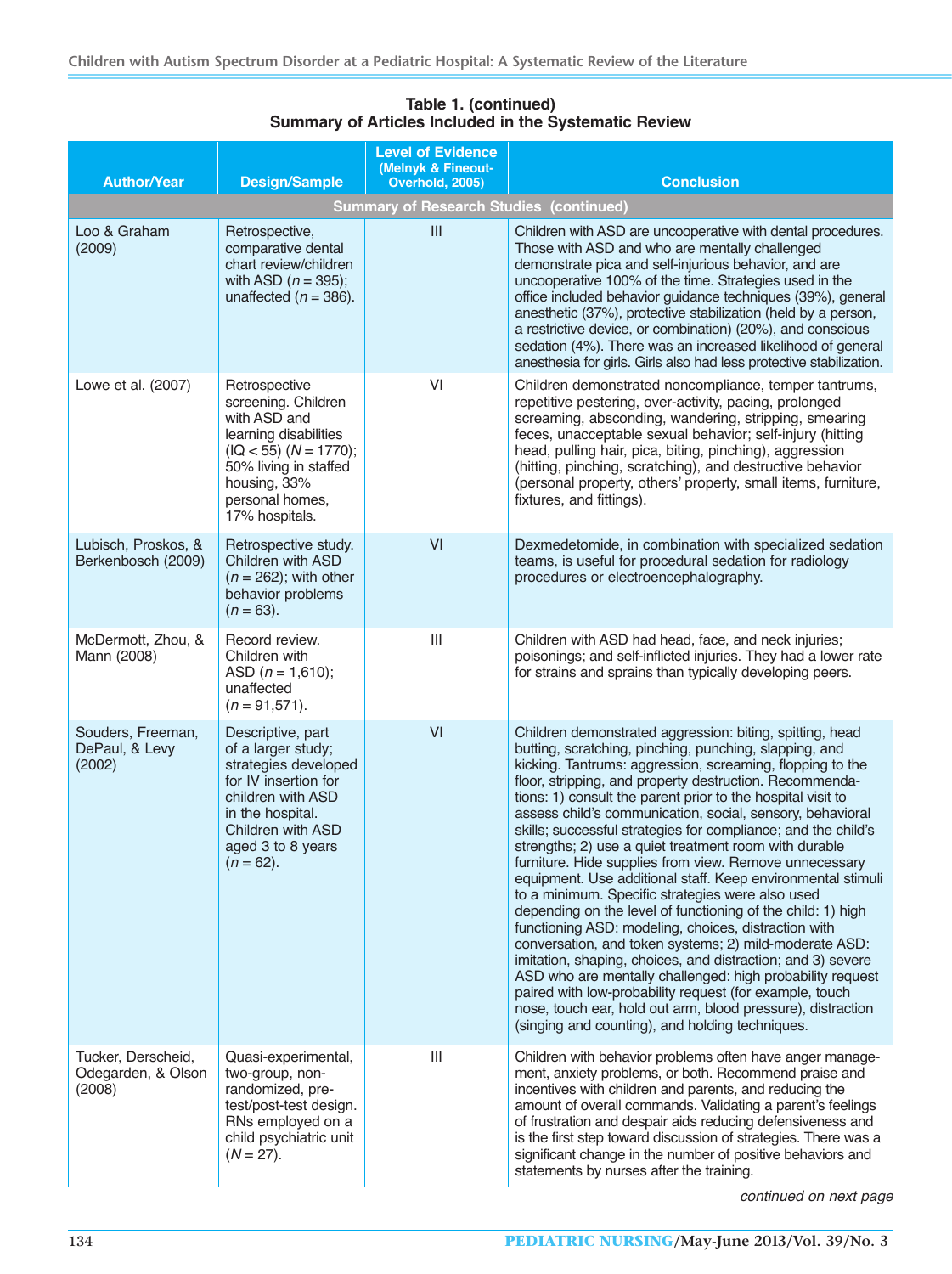| <b>Author/Year</b>                            | <b>Focus of Article</b>                                                                                         | <b>Conclusion</b>                                                                                                                                                                                                                                                                                                                                                                                                                                                                                                                                                                                                                                                                                                                        |
|-----------------------------------------------|-----------------------------------------------------------------------------------------------------------------|------------------------------------------------------------------------------------------------------------------------------------------------------------------------------------------------------------------------------------------------------------------------------------------------------------------------------------------------------------------------------------------------------------------------------------------------------------------------------------------------------------------------------------------------------------------------------------------------------------------------------------------------------------------------------------------------------------------------------------------|
|                                               |                                                                                                                 | Summary of Clinical Practice Literature - Level VII                                                                                                                                                                                                                                                                                                                                                                                                                                                                                                                                                                                                                                                                                      |
| Aylott (2004)                                 | Prevention of<br>nursing discrimina-<br>tion for patients with<br>autism.                                       | Persons with autism have problems with information processing, sensory<br>processing, anxiety, social interaction, communication, and special interests.<br>They need a safe and secure environment. Duties to make reasonable<br>adjustments for people with autism include changing practices, providing<br>auxiliary aids and services, and providing services by alternate methods.                                                                                                                                                                                                                                                                                                                                                  |
| Baas (2006)                                   | Behaviors of<br>children with autism.                                                                           | Very small children are irritable, may cry easily, or may not snuggle into being<br>held. Self-injurious behaviors (head banging, hitting self in face, biting a finger<br>leaving a callus or discoloration, hitting or biting parent or nurse, inconsistent<br>response to pain, screaming with stethoscope but not flinching at blood draw. In<br>older children: may not understand a joke, very literal, may wish for you to keep<br>a distance away but if they do the approaching they may speak to you six<br>inches from your face. Recommendations: 1) use an individual approach, and 2)<br>rule out physical reasons for challenging behaviors, such as sleep problems, GI<br>disorders, infections, and food sensitivities. |
| <b>Beard-Pfeuffer</b><br>(2008)               | <b>Nursing</b><br>interventions for<br>children with autism<br>in the ED or<br>pediatric unit of a<br>hospital. | Parents are the best resource for developing individualized strategies for<br>controlling child behaviors. When children with sensory dysfunction are over-<br>stimulated or under-stimulated, they may find relief by self-stimulation behaviors<br>or "stiming." These behaviors include twisting hands, flapping arms, blinking<br>eyes, making noises, biting objects, and making repetitive movements.<br>Recommendations: 1) keep wait short in a private place if possible as noise may<br>upset child and child's behavior may disturb other patients, and 2) follow any<br>special routines that help child feel at ease.                                                                                                       |
| Bellando & Lopez<br>(2009)                    | Practice suggestions<br>for school nurses to<br>prevent emotional<br>outbursts in children<br>with ASD.         | Recommendations: 1) create individualized health plans, 2) give medications as<br>prescribed, and (3) use "visual" instead of "verbal" instruction (for example,<br>pictures for communication of important events that occur during the day that the<br>child can hand to the teacher to express his or her needs).                                                                                                                                                                                                                                                                                                                                                                                                                     |
| <b>Blackwell &amp;</b><br>Niederhauser (2003) | Pediatric nurse<br>practitioner<br>screening, diagnosis<br>and treatment<br>recommendations.                    | Behaviors: Over-active or very passive aggression, self-injury, hand flapping,<br>rocking, inappropriate laughing. The "social story" uses scripted scenarios to<br>help children with autism understand and follow specified social protocols.                                                                                                                                                                                                                                                                                                                                                                                                                                                                                          |
| Blake (2010)                                  | Implications for<br>nurses caring for<br>children with ASD.                                                     | Talk with caretakers before working with the child with autism. Ask how the child<br>communicates and responds to tasks and procedures. Plan ahead, customize,<br>and limit care. Maintain routines. Expect sleep disturbances. Keep inedible<br>objects out of reach of child. Allow extra time for everything.                                                                                                                                                                                                                                                                                                                                                                                                                         |
| <b>Browne (2006)</b>                          | Communication<br>skills for nurses<br>caring for ASD<br>children.                                               | Repetitive behaviors and adherence to rigid routines help calm children with<br>ASD. Saying the word "no" to a child can provoke temper tantrums.<br>Recommendations: 1) do not interrupt behaviors; 2) speak clearly and slowly,<br>with simple, literal speech; 3) avoid saying "no;" and 4) pause to give the child<br>time to process information. Waiting can be difficult but is effective. If child is<br>having a tantrum, stop talking. Talking may make behavior worse. Do not insist<br>on eye contact.                                                                                                                                                                                                                       |
| Carbone, Farley, &<br>Davis (2010)            | ASD-associated<br>conditions.                                                                                   | Sleep disturbances, gastrointestinal problems, anxiety, and hyperactivity. Goal of<br>long-tem management of children with ASD is to minimize maladaptive<br>behaviors.                                                                                                                                                                                                                                                                                                                                                                                                                                                                                                                                                                  |
| Debbaudt (2009)                               | Behavior and<br>communication of<br>ASD children.                                                               | Sensory overload (beeps, flashing lights, movement, and bustling of a hospital<br>environment) is over-whelming and may cause flight of the child. Your attempt to<br>stop flight may escalate the child's behavior. Be patient and calm. Allow for<br>delayed responses to your questions. Model correct behaviors.                                                                                                                                                                                                                                                                                                                                                                                                                     |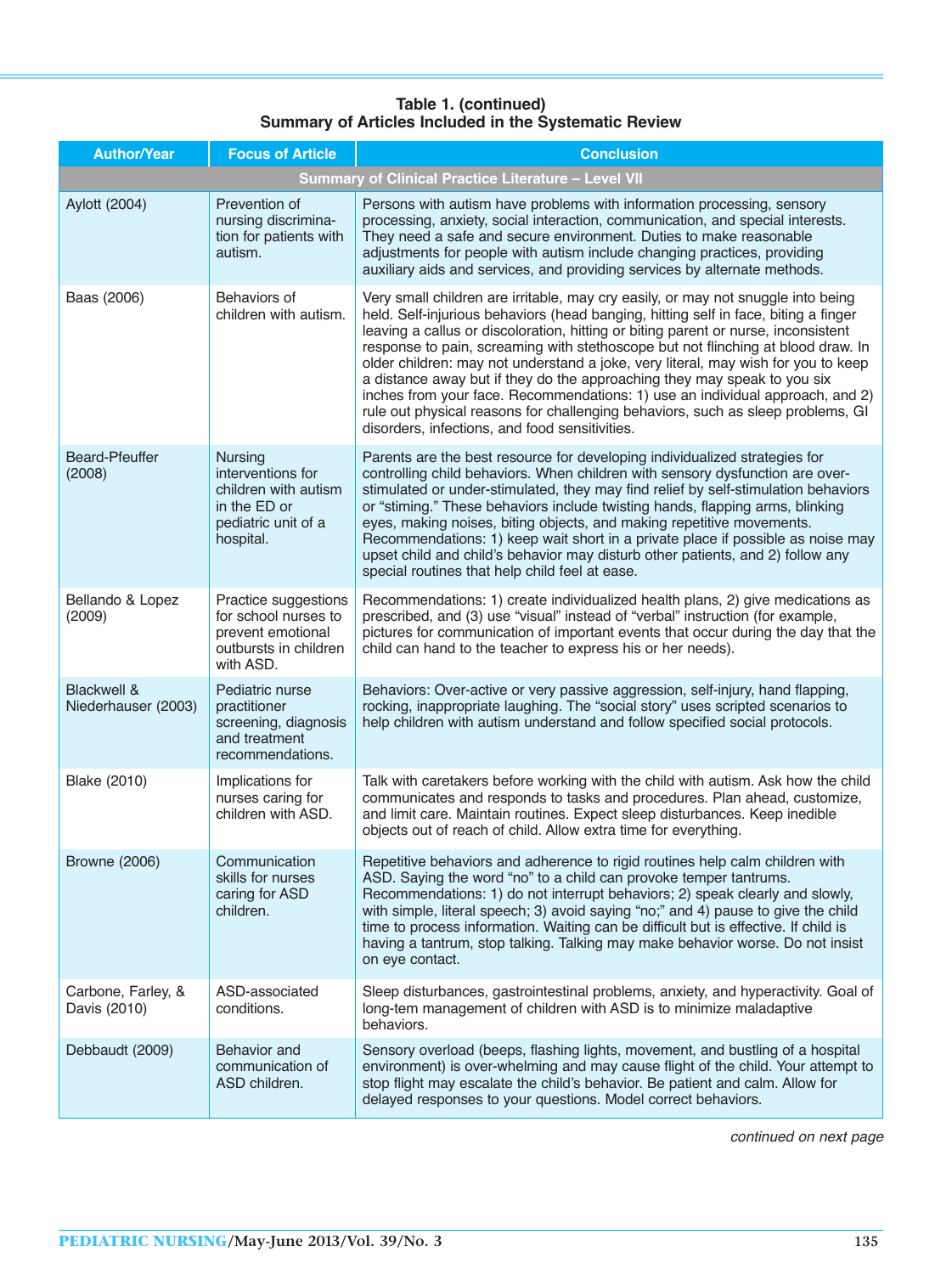| <b>Author/Year</b>                    | <b>Focus of Article</b>                                                        | <b>Conclusion</b>                                                                                                                                                                                                                                                                                                                                                                                                                                                                                                                                                                                                                                                                                                                                                                                                                                                                                                                                                                                                                                                                                                                         |
|---------------------------------------|--------------------------------------------------------------------------------|-------------------------------------------------------------------------------------------------------------------------------------------------------------------------------------------------------------------------------------------------------------------------------------------------------------------------------------------------------------------------------------------------------------------------------------------------------------------------------------------------------------------------------------------------------------------------------------------------------------------------------------------------------------------------------------------------------------------------------------------------------------------------------------------------------------------------------------------------------------------------------------------------------------------------------------------------------------------------------------------------------------------------------------------------------------------------------------------------------------------------------------------|
|                                       |                                                                                | Summary of Clinical Practice Literature - Level VII (continued)                                                                                                                                                                                                                                                                                                                                                                                                                                                                                                                                                                                                                                                                                                                                                                                                                                                                                                                                                                                                                                                                           |
| Galinat, Barcalow, &<br>Krivda (2008) | School nurses'<br>recommendations<br>for caring for<br>children with autism.   | Each child is unique. Self-stimulatory behavior, altered sensitivity to pain, and<br>injury from self-abuse. New environments and changes in normal routines (such<br>as a visit to the health office) can be stressful and evoke aggressive behaviors<br>and tantrums. Use distraction, rewards, and tokens to manage behavior.                                                                                                                                                                                                                                                                                                                                                                                                                                                                                                                                                                                                                                                                                                                                                                                                          |
| Gardner (2001)                        | Single case study.<br>Child with ASD<br>$(N = 1)$ at school.                   | Request for child participation results in tantrums, kicking, yelling, and rolling<br>on the floor. Recommendations: 1) monitor tantrum pattern to determine<br>precipitating factors; 2) prepare child for transitions, such as leaving the<br>classroom to visit the nurse; 3) provide structured calm approach; and<br>4) use concrete language. Avoid sarcasm or teasing. Explain rules clearly.                                                                                                                                                                                                                                                                                                                                                                                                                                                                                                                                                                                                                                                                                                                                      |
| Golnik & Maccabee-<br>Ryaboy (2010)   | ASD behaviors in<br>primary care clinic.                                       | Hyperactivity, anxiety, aggression, impulsivity. Recommendations for treating or<br>preventing behaviors: 1) medication, 2) provide pictures of the medical team<br>and/or a story describing a clinic visit (pictures can facilitate behavioral<br>management, such as toilet training or sleep), 3) use a medical care plan to<br>document techniques to facilitate the visit, and 4) provide or ask parents to bring<br>sensory toys (such as a spinning globe).                                                                                                                                                                                                                                                                                                                                                                                                                                                                                                                                                                                                                                                                       |
| Inglese (2009)                        | Management of<br>children with ASD.                                            | Anxiety is related to changes in home structure schedule and leads to stress.<br>Parents have a difficult time telling if the child is in pain. Child often cannot<br>communicate pain. Recommendations: 1) work with parent to help with patient<br>communication, and 2) create a routine.                                                                                                                                                                                                                                                                                                                                                                                                                                                                                                                                                                                                                                                                                                                                                                                                                                              |
| Marshall (2002)                       | Nursing implications<br>for caring for a child<br>with Asperger's<br>syndrome. | Recommendations: 1) keep to a schedule; 2) work with their interests and<br>strengths, whatever their fixation or focused interest, and using these skills in<br>work situations; 3) introduce changes gradually; 4) communicate clearly<br>because words are taken literally, and nonverbal messages and communication<br>are not understood; 5) give encouragement through feedback; 6) plan for<br>physical activity because these children need an outlet for stress and anxiety;<br>and 7) regard these children as unique individuals because they experience the<br>world differently.                                                                                                                                                                                                                                                                                                                                                                                                                                                                                                                                             |
| Raposa (2009)                         | Behavior<br>management for<br>dentists for children<br>with ASD.               | Change in behavior could indicate dental pain. Impulsiveness and a low<br>threshold for frustration are common. May have physical or verbal cues that set<br>them off or calm them down. May pinch or bite themselves or others, head<br>bang, or self-induce vomiting. Recommendations: 1) interview caregiver about<br>behavior management technique for each individual patient ahead of time and<br>allow caregiver to be present during the exam, 2) prepare individual for dental<br>visit through role-play, books, and pictures, 3) bring distracters for waiting room<br>and have a short wait time, 4) schedule appointment at best time of day for<br>individual; and 5) use consistent staff at each visit. Goal of initial appointment is<br>to develop trust. Speak directly to the child.                                                                                                                                                                                                                                                                                                                                  |
| Scarpinato et al.<br>(2010)           | Case examples of<br>hospitalized children<br>with ASD $(N = 9)$ .              | Agitation of the patient is preceded by many people and the uncertainty of their<br>roles, loud sounds, smells, and tactile encounters; communication challenges;<br>inability to understand non-verbal cues, facial expressions, hand gestures; pain;<br>restricted interests; instructing others to perform a ritualistic behavior (for<br>example, the completion of a task or a specific greeting). Recommendations: 1)<br>assign a primary nurse for consistency; 2) silent alarms, close door, do not<br>disturb signs, minimize interventions, and spot-check vital signs instead of<br>continuous monitoring; safe, clutter-free environment; 3) use clear, direct, simple<br>sentences; augmentive and alternative communication systems (such as the<br>picture exchange communication system); 4) assess and minimize pain; self-<br>report may be possible; in preparation for blood draws or injections, use a<br>lidocaine-based topical cream; and 5) complete ritual. Allow child to complete<br>rituals; child who cannot control the movement of doctors and nurses may also<br>be more at risk for acting out episode. |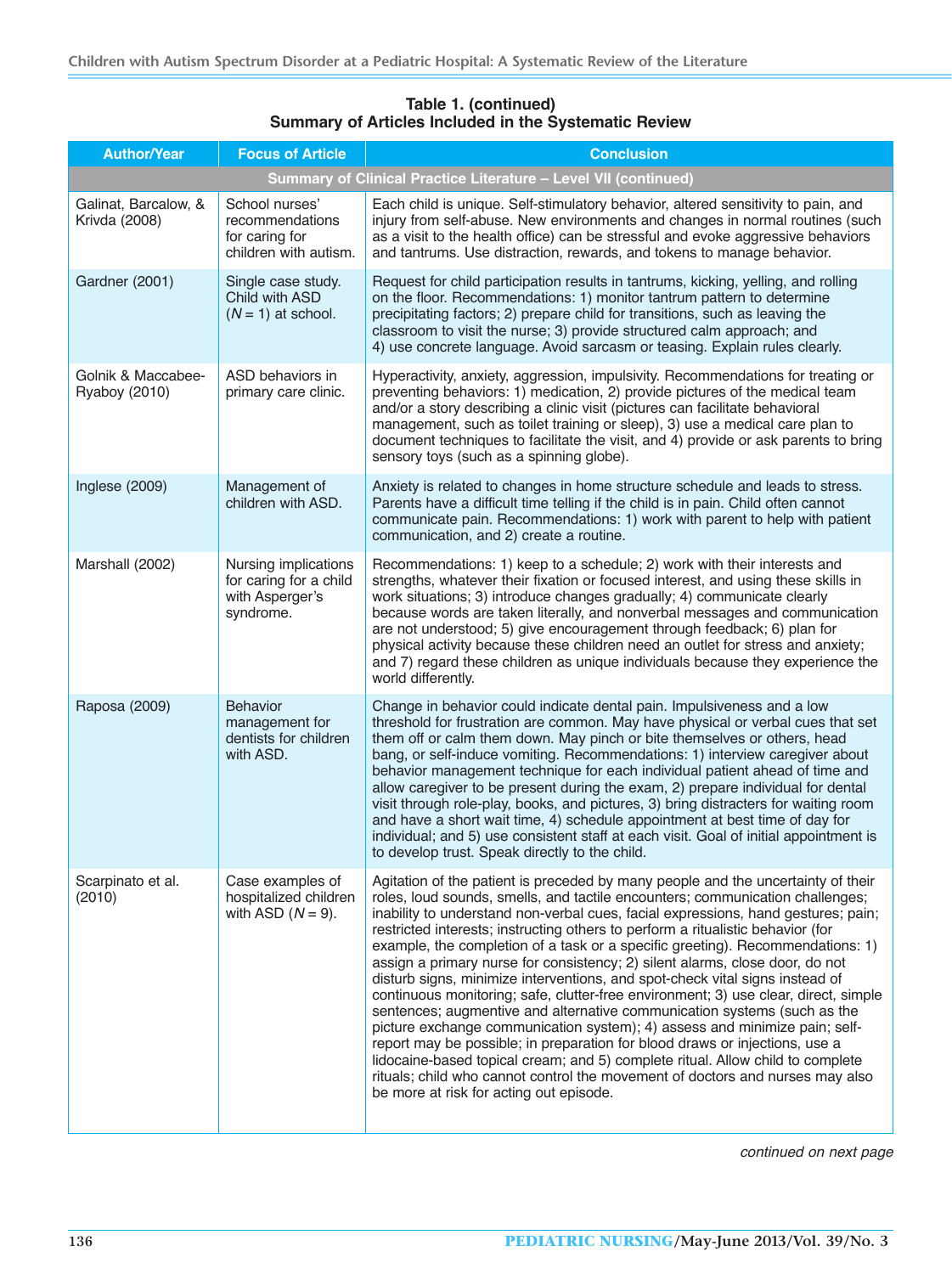| <b>Author/Year</b>                                              | <b>Focus of Article</b>                                                                            | <b>Conclusion</b>                                                                                                                                                                                                                                                                                                                                                                                                                                                                                                                                                                                                                                                                                                                 |  |  |
|-----------------------------------------------------------------|----------------------------------------------------------------------------------------------------|-----------------------------------------------------------------------------------------------------------------------------------------------------------------------------------------------------------------------------------------------------------------------------------------------------------------------------------------------------------------------------------------------------------------------------------------------------------------------------------------------------------------------------------------------------------------------------------------------------------------------------------------------------------------------------------------------------------------------------------|--|--|
| Summary of Clinical Practice Literature - Level VII (continued) |                                                                                                    |                                                                                                                                                                                                                                                                                                                                                                                                                                                                                                                                                                                                                                                                                                                                   |  |  |
| Searcy (2001)                                                   | Hospital visits for<br>children with ASD.                                                          | Inappropriate behaviors, non-compliance, and temper tantrums related to<br>1) difficulty coping with change, 2) trouble generalizing from one situation to<br>another, 3) overtly literal interpretation of language, 4) difficulty recognizing<br>reward, and 5) sensory defensiveness to textures, loud sounds, and bright<br>lights. Recommendations: 1) make environment predictable; use visuals; 2)<br>teach each step of task; 3) use concrete terms; 4) be aware of the desire to<br>please others because motivation for behavior may be nonexistent; use tangible<br>rewards; 5) write specific rules and post where the child can read them; and 6)<br>provide occupational therapy.                                   |  |  |
| Seid, Sherman, &<br>Seid (1997)                                 | Case examples<br>children with autism<br>$(N = 2)$ .                                               | Abnormal reaction to stimuli (light, sound, touch, and pain) and attachments to<br>unusual objects and rigidly stereotyped routine. Pre-operative anxiety high.<br>Different peri-operative protocol from normal operative patients. Depending on<br>the age and degree of impairment, age-appropriate teaching that precedes<br>surgery may heighten frustration and anxiety in new social situations.<br>Recommendations: 1) use a quiet room; 2) do not separate from familiar<br>caretakers, objects, and set routines; 3) use pre-operative role playing, tailoring<br>anesthetic induction and using post-operative distracters; 4) use a quiet room<br>after surgery; 5) send home as soon as possible; and 6) treat pain. |  |  |
| Shellenbarger (2004)                                            | Strategies for nurses<br>caring for patients<br>with Asperger's in<br>the emergency<br>department. | Described a patient as agitated and flinging a clipboard to the floor, attempting to<br>flee. Strategies: 1) identify stress triggers and avoid if possible, 2) include<br>parents in all activity, 3) use visual clues and prompts, 4) keep instructions<br>simple, 5) try to limit the number of staff caring for patient, and 6) reduce<br>sensory stimuli around child.                                                                                                                                                                                                                                                                                                                                                       |  |  |
| Skinner, Ng,<br>McDonald, & Walters<br>(2005)                   | Case example of<br>18-year-old girl with<br>autism $(N = 1)$ .                                     | Menstruation triggered depression and aggression. Recommendations: 1)<br>management involved resolving complex medical, psychiatric, and ethical issues<br>on an adolescent medical unit.                                                                                                                                                                                                                                                                                                                                                                                                                                                                                                                                         |  |  |
| Tagon, Bryan, &<br>Kurth (2006)                                 | Strategies for<br>Radiology and ASD.                                                               | Likelihood of successful completion of an MRI depends on the age and<br>diagnosis of the child. Recommendations: 1) use anesthesia for CT, MRI, or<br>Nuclear Medicine for child with ASD; and 2) use a caretaker or child life<br>specialist to decrease anxiety, provide distraction, or reduce noise (use<br>headphones).                                                                                                                                                                                                                                                                                                                                                                                                      |  |  |
| Thorne (2007)                                                   | Strategies for a<br>productive and less<br>stressful health<br>care visit.                         | Children with ASD may have behavioral outbursts and anxiety. Strategies:<br>1) always try to communicate with the child; the child may understand you; 2)<br>use books/videos about going to the doctor; 3) use clutter-free, quiet room; 4)<br>post-visual schedule, including vital signs, meal times, and other activities; 5)<br>explain step by step what will happen during a procedure (rewards for each<br>step); 6) give choices about care; 7) consult family for calming techniques; and<br>8) ask child if it is okay to touch him or her.                                                                                                                                                                            |  |  |
| Valente (2004)                                                  | Nursing<br>management of<br>children with autism.                                                  | Children with autism do not adapt easily to change. Behaviors include tantrums,<br>rigid behavior, and obsessive activities. Management recommendations include<br>medications to treat anxiety, aggression, and hyperactivity. Behavior modification<br>techniques: 1) positive reinforcement, and 2) setting small goals. Psychotherapy<br>for the child with autism has limited value.                                                                                                                                                                                                                                                                                                                                         |  |  |

Notes: Levels of evidence: I = systemic review or meta-analysis or randomized controlled trials (RCT), II = a minimum of one RCT, III  $=$  controlled trials without randomization, IV  $=$  case-control and cohort studies, V  $=$  systematic reviews of qualitative and descriptive studies, VI = single descriptive or qualitative study, VII = opinion of authorities or expert committees (Melnyk & Fineout-Overholt, 2005).

Searcy, 2001; Thorne, 2007). Children may be aggressive (Golnik, & Maccabee-Ryaboy, 2010; Lowe et al., 2007; Skinner, Ng, McDonald, & Walters, 2005), destroy property (such as small items, furniture, fittings, fixtures) (Lowe et al., 2007), and scratch, head butt, punch, and slap others (Souders, Freeman, DePaul, & Levy, 2002). Children with ASD are prone to agitation (Scarpinato et al., 2010), with kicking/yelling and rolling to/on the floor (Gardner, 2001).

Non-compliance is generally due to the child's natural high anxiety, which is a feature of ASD. Eight articles describe children with ASD as having high anxiety (Bultas, 2012;

Carbone, Farley et al., 2010; Golnik & Maccabee-Ryaboy, 2010; Inglese, 2009; Raposa, 2009; Seid, Sherman, & Seid, 1997; Thorne, 2007; Tucker, Derscheid, Odegarden, & Olson, 2008). Bultas' (2012) qualitative study captured parents' experiences when accessing health care. Negative child behaviors, in their experience, are due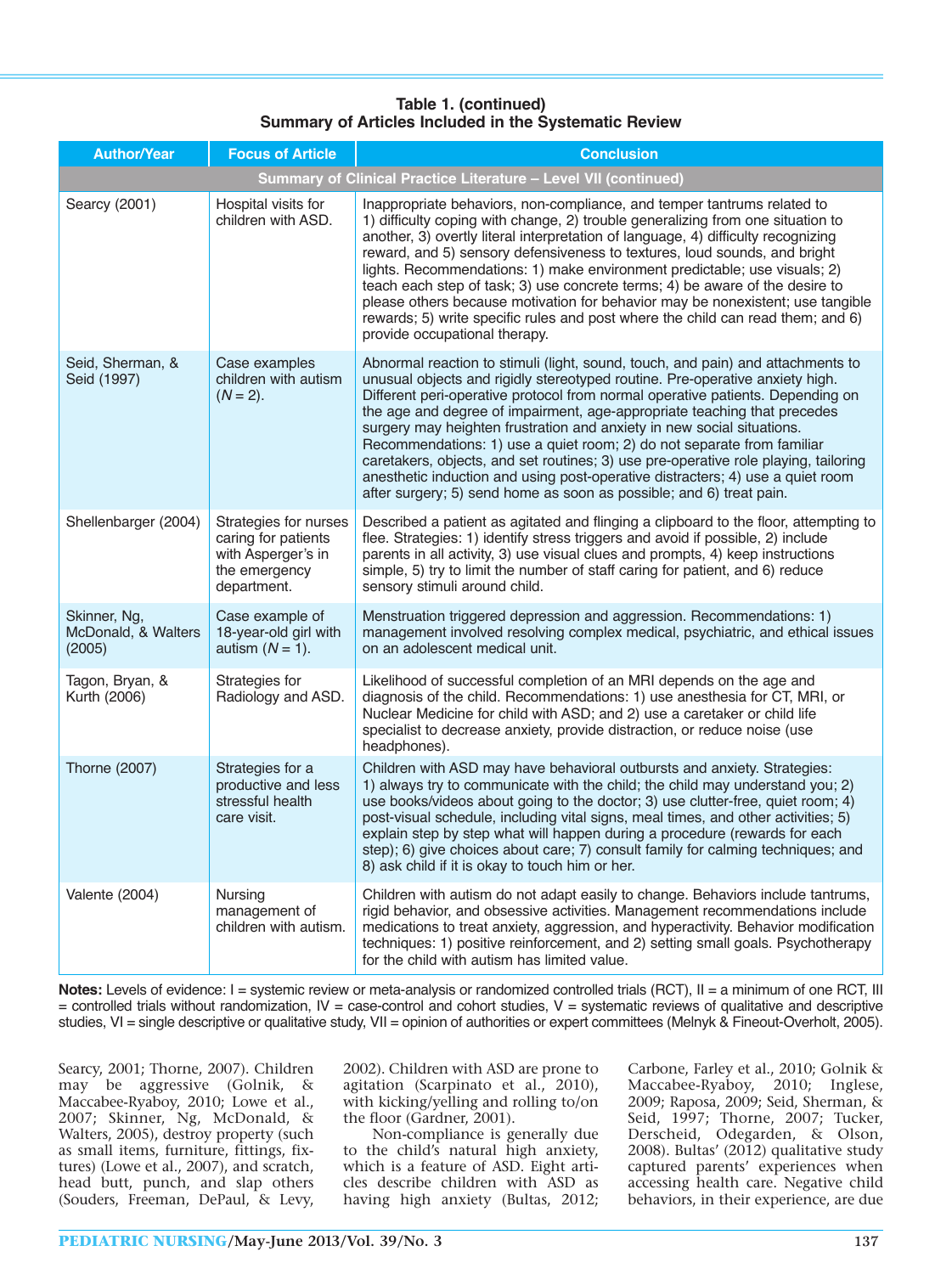to their child's anxiety, waiting, and the overwhelming nature of health care visits. Identifying and noting the child's fears, anxieties, and antecedents to challenging behaviors provide more positive health care experiences (Bultas, 2012).

**Hyperactivity.** Nine articles described children with ASD as overactive/hyperactive and impulsive (Blackwell & Niederhauser, 2003; Bultas, 2012; Carbone, Farley et al., 2010; Golnik & Maccabee-Ryaboy, 2010; Lowe et al., 2007; Marshall, 2002; Raposa, 2009; Shellenbarger, 2004; Valente, 2004). Children with ASD may run, and get into drawers and trash cans when bored (Bultas, 2012), and may even attempt to run out of the room (Shellenbarger, 2004). Verbal children with ASD may display their hyperactivity by pestering (Lowe et al., 2007).

**Sensory defensiveness.** Sensory defensiveness is the child's aversion to certain environment elements, such as sounds, textures, and odors. Six articles describe the child with ASD's "sensory defensiveness" to loud sounds, smells, and tactile encounters (Aylott, 2004; Bellando & Lopez, 2009; Debbaudt, 2009; Lowe et al., 2007; Scarpinato et al., 2010; Searcy, 2001). A child with ASD may flee a room when his or her senses are overwhelmed. Debbaudt (2009) noted children with ASD jerk away from basic care and touch. The sensory defensiveness may be the antecedent to the child's non-compliance.

Children with sensory dysfunction who are over-stimulated or under-stimulated may find relief from the discomfort with self-stimulation behaviors (Beard-Pfeuffer, 2008). Selfstimulatory behaviors include twisting hands, flapping arms, blinking eyes, making noises, biting objects, and making repetitive movements (Beard-Pfeuffer, 2008). Thus, the behaviors serve a self-calming function for the child.

**Self-injury.** Five articles noted children with ASD self-injury (Blackwell & Niederhauser, 2003; Loo et al., 2009; Lowe et al., 2007; McDermott et al., 2008; Raposa, 2009). Observ able self-injurious behaviors included pinching self; head banging; biting self; self-induced vomiting (Lowe et al., 2007; Raposa, 2009); head, face, and neck injuries; and poisonings (Lowe et al., 2007; McDermott et al., 2008).

#### **Strategies for Dealing With Challenging Behavior**

Parents and HCPs recommended

many strategies for dealing with challenging behaviors. The majority of strategies reflect the HCP perspective.

**Strategies for non-compliance.** Nurses report that requesting participation of a child with ASD often provokes a tantrum (Browne, 2006; Gardner, 2001; Thorne, 2007). Children with ASD can become agitated by overstimulation from many people touching them, and from loud noises and smells in their environment. They have difficulty understanding non-verbal cues, facial expressions, and hand gestures during these encounters (Scarpinato et al., 2010; Searcy, 2001). Agitation can progress to an emotional meltdown if the child continues to be over-stimulated (Smith-Myles & Southwick, 2005). Communication recommendations to avoid over-stimulation and confusion include using calm, concrete language and avoiding sarcasm or teasing (Debbaudt, 2009). Communication with pictures or a visual schedule is effective as well (Chebuhar, McCarthy, Bosch, & Baker, 2012). HCPs need to be patient, reduce the number of commands, and use gentle praise, positive reinforcement (Tucker et al., 2008), and distraction (such as counting or singing) (Galinat, Barcalow, & Krivda, 2008; Souders et al., 2002; Tagon, Bryan, & Kurth, 2006). This settles a child, who can now focus on something familiar. Other recommendations to decrease stimulation include closing doors to limit noise, using "do not disturb signs," clustering nursing interventions, involving parent(s) whenever possible, and spot-checking vital signs instead of continuous monitoring (Inglese, 2009; Scarpinato et al., 2010; Shellenbarger, 2004).

For procedures, HCPs should use a quiet treatment room with durable furniture, hide supplies from view, remove unnecessary equipment, and keep environmental stimuli to a minimum (Souders et al., 2002; Thorne, 2007). Headphones can be used to reduce noise if the child can tolerate the tactile stimulation (Tagon et al., 2006). Other strategies for sensory defensiveness can be personalized to the child by an occupational therapist (Searcy, 2001) and with the input of the parents (Bultas, 2012; Scarpinato et al., 2010).

A second precipitating factor for a tantrum is pain. For example, children with ASD can have dental, gastrointestinal, or menstrual pain that may precipitate a behavioral outburst (Baas, 2006; Carbone, Farley et al., 2010; Gardner, 2001; Scarpinato et al.,

2010; Skinner et al., 2005). Determining if a child is in pain may be difficult (Inglese, 2009). Pain can be assessed with the picture pain scales (Golnik & Maccabee-Ryaboy, 2010) and needs to be treated to prevent outbursts.

Third, children with ASD may not cooperate because they tend to like engaging in obsessive activities and routines, and do not want to break them (Browne, 2006; Galinat et al., 2008; Scarpinato et al., 2010; Seid et al., 1997; Valente, 2004). The rituals give them comfort and should not be interrupted (Browne, 2006; Scarpinato et al., 2010). HCPs may be asked to perform a ritualistic behavior, for example, the completion of a task or a specific greeting. If the HCP does not comply, the child could become agitated. Therefore it is best to complete the ritual to prevent the behavior outburst.

**Strategies for hyperactivity.** Children with ASD may have co-morbid conditions that include hyperactivity (such as attention deficit hyperactivity disorder [ADHD] and ASD, anxiety and ASD, depression and ASD) (Reaven, 2009). Two strategies are identified in the literature review for hyperactivity: 1) planning for physical activity as an outlet for stress and anxiety (Marshall, 2002), and 2) treating the hyperactivity symptoms of ADHD with pharmacology treatments, such as stimulants, which may have side effects and may not be effective (Golnik & Maccabee-Ryaboy, 2010).

**Strategies for sensory defensiveness behaviors.** HCPs should not interrupt self-stimulatory behaviors because they serve the purpose of decreasing anxiety (Browne, 2006; Scarpinato et al., 2010). Anxiety reduction strategies were reported in several articles. Raposa (2009) recommends a consistent caregiver and allowing this caregiver to be present during medical procedures. Similarly, Tagon et al. (2006) recommend a caretaker or child life specialist to reduce anxiety and provide distraction. Parental presence generally helps calm the child with ASD. Moreover, planning ahead by consulting the parent prior to the hospital visit to assess the child's communication; social, sensory, and behavioral skills; successful strategies for compliance, and the child's strengths is recommended (Blake, 2010; Souders et al., 2002).

Knowing what to expect may reduce the child's anxiety (Bellando & Lopez, 2009; Browne, 2006; Giarelli,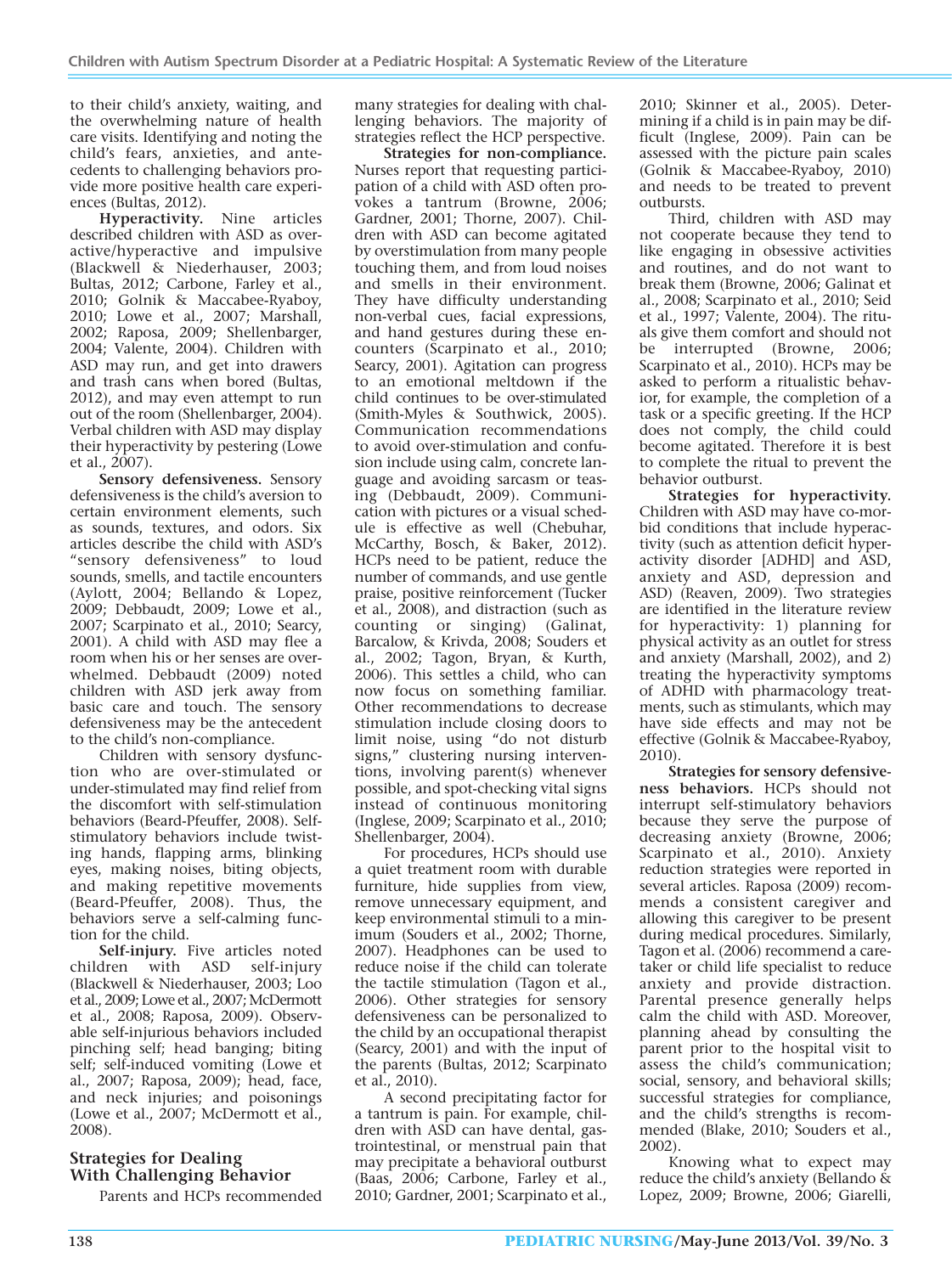Souders, Pinto-Martin, Bloch, & Levy, 2005; Raposa, 2009; Scarpinato et al., 2010; Thorne, 2007; Tucker et al., 2008). For example, the step-by-step expectations written in the format of a social story using scripted scenarios reduce anxiety, and thus, help the child cooperate and complete medical procedures (Blackwell & Niederhauser, 2003; Thorne, 2007). It is best to give these to parents to use a few days before the event to help prepare child.

Tantrums that occur at times of transition may be minimized with a system of visual cues and prompts for the child. Preparation includes alerting the child that a change is coming with the use of Now/Then pictures or whatever the parent usually does to signify a change in activity (Chebuhar et al., 2012; Gardner, 2001; Shellenbarger, 2004; Valente, 2004). Children can be prepared for change with prompts on a visual schedule. Examples of prompts include words or pictures depicting vital signs, meal times, and other activities (Chebuhar et al., 2012; Thorne, 2007). Further, HCPs should always try to communicate with the child with ASD and/or parents by asking the child if it is okay to touch him or her, and/or by giving the child choices (Thorne, 2007). For example, the HCP can ask what the child wants done first (for example, listen to heart or belly). All of these actions improve the child's ability to communicate, make decisions, and thus, have some degree of control, which also decreases anxiety (Scarpinato et al., 2010).

The use of restraint, sedation, and general anesthesia aids completion rate of procedures for dental (Lalwani et al., 2007), radiology (MRI), and electro encephalogram procedures on children with ASD, according to physicians (Loo et al., 2009; Lowe et al., 2007; Lubisch, Proskos, & Berkenbosch, 2009; Tagon et al., 2006**).** Use of this technology adds expense and potential harm to children, which needs to be considered. For some children it might be safer to sedate, while others can cooperate if properly prepared. The decision to use the additional measures is often something that needs to be worked out with parents, the child, and the physician. Although nurses are hesitant to use restraints (Thorne, 2007), they should refer to individual institution restraint policies to be clear about what restraint use is allowed.

**Strategies for self-injury.** Selfinjury may be the result of the child's difficulty communicating physical pain (Inglese, 2009; Raposa, 2009; Scarpinato et al., 2010; Seid et al., 1997) or from not understanding expectations (Blackwell & Niederhause, 2003). Children may slap or bite a limb that hurts (Inglese, 2009). Selfinjury may be decreased with improved communication methods. Communication strategies include pausing after asking a question to give the child time to process information (Browne, 2006; Debbaudt, 2009). Pa tience and waiting can be difficult but effective.

# **Discussion**

According to Melnyk and Fineout-Overholt's (2005) rating system, the articles available on the behaviors of children with ASD in the health care setting and the strategies parents and HCPs use have low levels of evidence, which reflects in the lack of standardized care for hospitalized children as the state of the science. The dearth of research studies might be related to the fact that the increasing prevalence of ASD is relatively new, so it is too early to have a research base and/or that ASD is too varied in its presentation of symptoms to recommend common strategies. Only two level VI articles of the behaviors of children with ASD in the acute care hospital setting were located, while the majority of articles were level VII. Given the nature of the ASD and breadth of the autism spectrum, this finding is to be expected. These children cannot be easily categorized nor has the science progressed to begin to think about standard let alone best care. It is still very much learning about these children and how they respond to different types of interventions/strategies. The most important strategy is to learn from the parents and follow their suggestions and routines. Parents' have strategies for changing expectations/routines or introducing new behaviors.

All articles except one (Woodgate et al., 2008) were from the HCP perspective. Some articles explore the parenting experience of caring for a child with autism; however, these articles are more about general childcare and are unrelated to health care. These studies are very informative about the needs of the child and parents, and strategies used to provide daily care, school experience, and family/ peer/siblinginteraction (Galinat et al., 2005; Woodgate et al., 2008).

The dental research studies highlight the cost of care for children for the methods (such as restraint, sedation, general anesthesia) used to help children with ASD complete medical procedures. (Loo et al., 2009; Lowe al., 2007; Lubisch et al., 2009; Tagon et al., 2006). During hospitalization, nurses hesitate to use restraints (Thorne, 2007), and boys are more likely to be restrained than girls (Loo et al., 2009). Methods in lieu of or in addition to restraint use merit discussion for their association with children's challenging behaviors.

Terms used to describe the behaviors of children with ASD from the 23 level VII articles in this review discerned four categories of behaviors that were also mentioned in the 11 research articles of behaviors that typified ASD. These four categories are non-compliance, hyperactivity, sensory defensiveness, and self-injury. Along with the research articles, the level VII articles suggest strategies to improve communication and compliance with children with ASD and without the use of restraint or sedation. Non-compliance was a term used in several articles. Behaviors of non-compliance seem to stem from the child's susceptibility to be overstimulated in the noisy hospital environment. By collaborating with family/ parents, HCPs can calm the environment around hospitalized children with ASD to gain their compliance and avoid tantruming behaviors. For example, the door to the child's room can be closed, and nurses can bundle care. When approaching the child with ASD, nurses can speak slowly in a soft tone, in simple language, explaining or using pictures to inform the child what they will be doing before they do it.

There are also triggers for aggressive behaviors and non-cooperation internal to the child, such as untreated pain and anxiety. Nurses can ask family/parents to describe the child's norm and how their child expresses pain and fear. The most important strategy is to learn strategies for changing expectations/routines and introducing new behaviors from the parents. Nurses should follow parent suggestions and routines.

Daily routines for some children with ASD include an established way to cope using self-stimulatory behaviors as a way of self-calming. Re straints inhibit these self-calming mechanisms. When the environment is over-stimulating, self-stimulating behaviors can progress to self-injurious behaviors or add the destructive element to other people or property. Research is needed on interventions, such as communication methods of preventing challenging behaviors.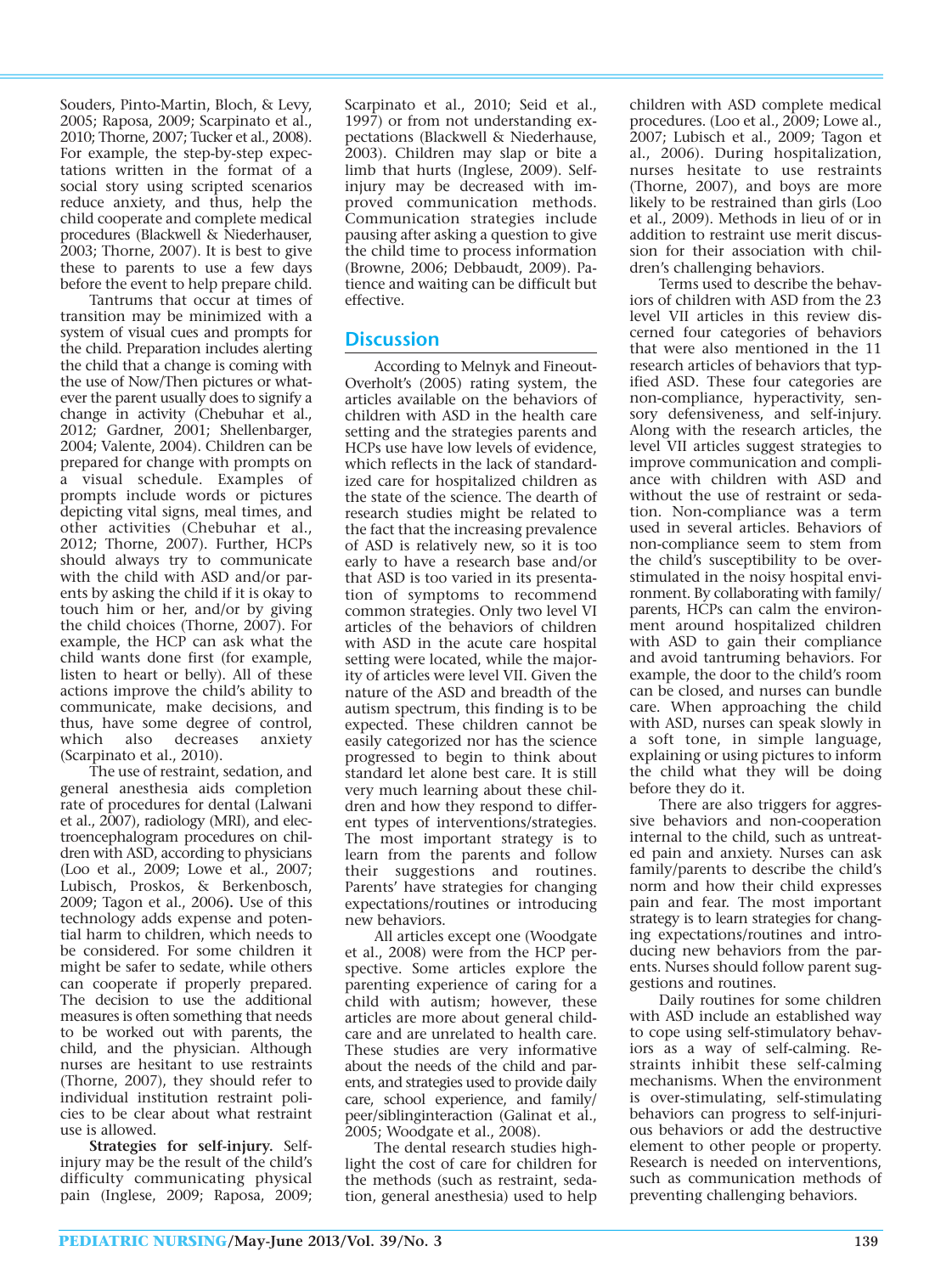Goals for interventions are to minimize maladaptive behaviors (Carbone, Farley et al., 2010) and have successful outcomes for children with ASD in the health care setting. These outcomes include decreased length of a child's health care appointments or hospital stay, and reduction in the social and economic cost of care for children with ASD (Mandell et al., 2006). With the increasing prevalence of children with ASD in the acute care hospital setting, HCP collaboration with family/parents is critical to the assessment, planning, and implementation of anxiety-reducing strategies.

Although a better understanding of the behaviors of children when hospitalized is necessary and can only be realized with a higher level of evidence research, HCPs who care for children with ASD and their families can implement some of the strategies outlined here. Strategies to address non-compliance behaviors recommended in the reviewed literature match the behavior management principle of preventing behaviors by targeting the functions of behaviors and by changing the antecedent event to challenging behaviors (Durand et al., 2009).

By calming the environment, HCPs may gain the child's compliance and avoid emotional meltdowns from over-stimulation (Durand et al., 2009). Likewise, behaviors of hyperactivity and sensory defensiveness can be addressed with communication strategies reported in the literature. Additional resources to assist with communication include the Autism Speaks (2012) health care tool kit (http://www.autismspeaks.org), CDC's information on autism (http://cdc. gov/autism), and the Autism Society of America (http://www.autism-society. org).

Committees to research and propose policy changes in the hospital and clinic settings are recommended. One policy to consider is HCP contact with the child before an elective admission or clinic appointment. Contact with families in advance of care facilitates knowledge/understanding of the individual behavior triggers and promotes safety.

With the majority of literature representing the HCP perspective, research is needed to capture the parental perspective of the behaviors of their children with ASD in the hospital setting. Behaviors deemed disruptive by the HCP may be different from what parents consider disruptive. Parents may have established a strategy for a given behavior that

could inform interventions. To test the effectiveness of interventions, HCPs need a valid and reliable standardized behavior observation tool to accurately measure children's behavioral outcomes. The development of such a tool is difficult given all the various conditions included in the autism spectrum. Future research is needed to identify the behavior clusters and trigger events for children with ASD within the context of acute health care settings, as described by both parents and providers, to inform the development of a tool.

#### **References**

- Agency for Health Care Research Research and Quality (AHRQ). (2009). Research reviews: Comparative effectiveness of therapies for children with autism spectrum disorders. Retrieved from http:// effectivehealthcare.ahrq.gov/healthInfo. cfm?infotype=rr&processID=106&status=d
- Agency for Health Care Research and Quality (AHRQ). (2011). Therapies for children with autism spectrum disorders: A review of the research for parents and caregivers. Retrieved from http://effectivehealthcare.ahrq.gov/ehc/ products/106/709/autism\_consumer.pdf
- American Psychiatric Association (APA). (2000). Diagnostic and statistical manual of mental disorders-TR (4th ed.). Washington, DC: Author.
- Autism Speaks. (2012). Blood draw tool kit. Retrieved from http://www.autismspeaks. org/sites/default/files/documents/atn/ blood-draw-provider.pdf
- Aylott, J. (2004). Autism: Developing a strategy for nursing to prevent discrimination. British Journal of Nursing, 13(14), 828-833.
- Baas, K. (2006). Specialty: Autism approaches need to be tailored to each person. The Pennsylvania Nurse, 6(1), 14-15.
- Beard-Pfeuffer, M. (2008). Understanding the world of children with autism. RN, 2, 40- 46.
- Bellando, J., & Lopez, M. (2009). The school nurse's role in treatment of the student with autism spectrum disorders. Journal for Specialists in Pediatric Nursing, 14(3), 173-182.
- Blackwell, J., & Niederhauser, C. (2003). Diagnose and manage autistic children. The Nurse Practitioner, 28(6), 36-43.
- Blake, K. (2010). Spectrum disorders a new generation of complex patients. The Pennsylvania Nurse, 65(4), 9-11, 15.
- Browne, M. (2006). Communication with the child who has autism spectrum disorder: A practical introduction. Paediatric Nursing, 18(1), 14-17.
- Bultas, M. (2012). The health care experiences of preschool children with autism. Journal of Pediatric Nursing, 27(5), 460- 470.
- Burbach, A., Fox, R., & Nicholson, B. (2004). Challenging behaviors in young children: The father's role. The Journal of Genetic Psychology, 165(2), 169-183.
- Carbone, P., Behl, D., Azor, V., & Murphy, N. (2010). The medical home for children with autism spectrum disorders: Parent and pediatrician perspectives. Journal of Autism & Developmental Disorders, 40, 317-324.
- Carbone, P., Farley, M., & Davis, T.E. (2010). Primary care for children with autism. American Family Physician, 81(4), 461.
- Centers for Disease Control and Prevention (CDC). (2012). Prevalence of autism spectrum disorders – autism and developmental disabilities monitoring network, 14 sites, United States, 2008. Morbidity and Mortality Weekly Report Surveillance Summary, 61(3), 1-19.
- Chebuhar, A., McCarthy, A.M., Bosch, J., & Baker, S. (2012). Using picture schedules in medical settings for patients with an autism spectrum disorder. Journal of Pediatric Nursing. [Epub ahead of print.]
- Cooper, H., Patel, E., & Lindsay, J. (2009). Research synthesis and meta-analysis. In L. Bickman & D. Rog (Eds.), Applied social research (2nd ed., pp. 344-370). Thousand Oaks, CA: Sage.
- Croen, L.A., Najjar, D.V., Ray, D.T., Lotspeich, L., & Bernal, P. (2006). A comparison of health care utilization and costs of children with and without autism spectrum disorders in a large group health model health plan. Pediatrics, 118(4), e1203-e1211. doi:10. 1542/peds.2006-0127
- Debbaudt, D. (2009). Patients with autism and other high risks: A growing challenge for healthcare security. Journal of Healthcare Protection Management, 25(1), 14-26.
- Durand, V.M., Hieneman, M., Clarke, S., & Zona, M. (2009). Optimistic parenting: Hope and help for parents with challenging children. In W. Sailor, G. Dunlap, G. Sugai, & R. Horner (Eds.), Handbook of positive behavior support (vol. II) (pp. 233-236). New York, NY: Springer.
- Galinat, K., Barcalow, K., & Krivda, B. (2005). Caring for children with autism in the school setting. The Journal of School Nursing, 21(4), 208-217.
- Gardner, M.R. (2001). Understanding and caring for the child with Asperger syndrome. Journal of School Nursing, 17(4), 178-184.
- Giarelli, E., Souders, M., Pinto-Martin, J., Bloch, J., & Levy, S.E. (2005). Intervention pilot for parents of children with autistic spectrum disorder. Pediatric Nursing, 31(5), 389-399.
- Golnik, A., & Maccabee-Ryaboy, N. (2010). Autism: Clinical pearls for primary care. Contemporary Pediatrics, November, 42-59.
- Gray, C. (1994). The new social story book. Arlington, TX: Future Horizons.
- Gray, D.E. (2002). 'Everybody just freezes. Everybody is just embarrassed': Felt and enacted stigma among parents of children with high functioning autism. Sociology of Health and Illness, 24(6), 734-749.
- Gurney, J., McPheeters, M., & Davis, M. (2006). Parental report of health conditions and health care use among children with and without autism. Archives